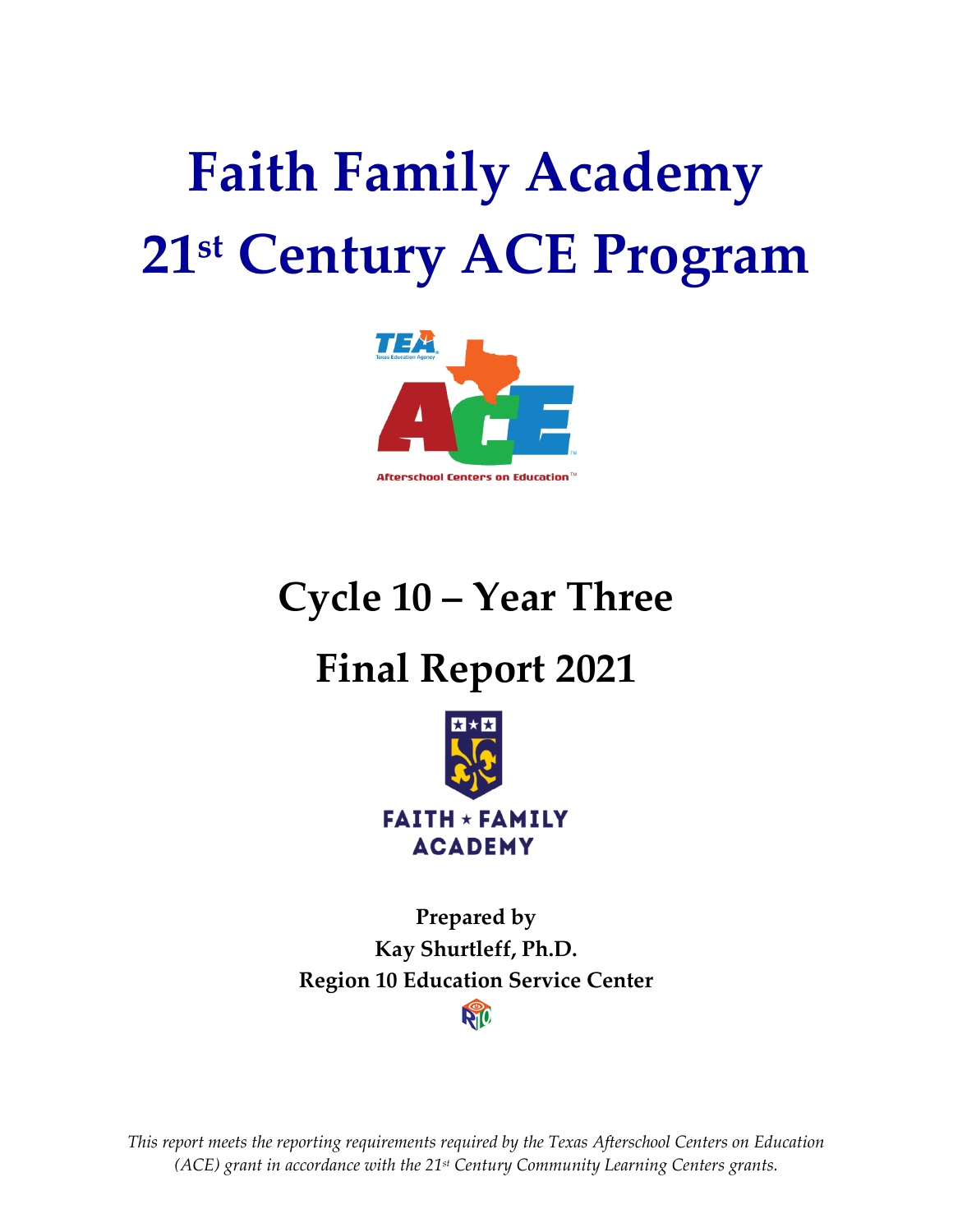## **Executive Summary**

## **General**

Despite the extraordinary obstacles presented by the Covid-19 pandemic, the ACE program at Faith Family Academy was able to maintain operations and provide programming and support for students and parents at each of its two Centers. While CDC guidelines, local health department guidelines, and county protocols prevented Faith Family staff, students, and parents from gathering at times, the grantee continued to progress toward their stated goals. During periods when students either could not come to school or their parents chose to keep them home, Faith Family staff made periodic phone calls to ACE students to check on their progress and offer support. Staff placed particular emphasis on students known to be at home alone during the months when school was virtual rather than face to face. During summer school, the afterschool program continued to operate and gain new participants.

As the ACE program continues into the 2021-2022 school year, Faith Family Academy has begun building capacity by hiring two permanent staff members who will serve as Site Coordinators and manage the enrichment component of the programming. This will enable them to develop activities and events that are tailored specifically to Faith Family students, as well as afford more communication and interaction between key personnel in both the academic and enrichment components. This action eliminated the need for a partnership with the YMCA and furthered Faith Family Academy's progress toward a sustainable afterschool program.

Based upon data outlined in the full report, recommended next steps for this ACE Program might include the following:

- 1. Monitor and communicate student at school attendance data and ensure that student at school attendance is improving.
- 2. Monitor and communicate student at school discipline data and ensure that student at school behavior is improving.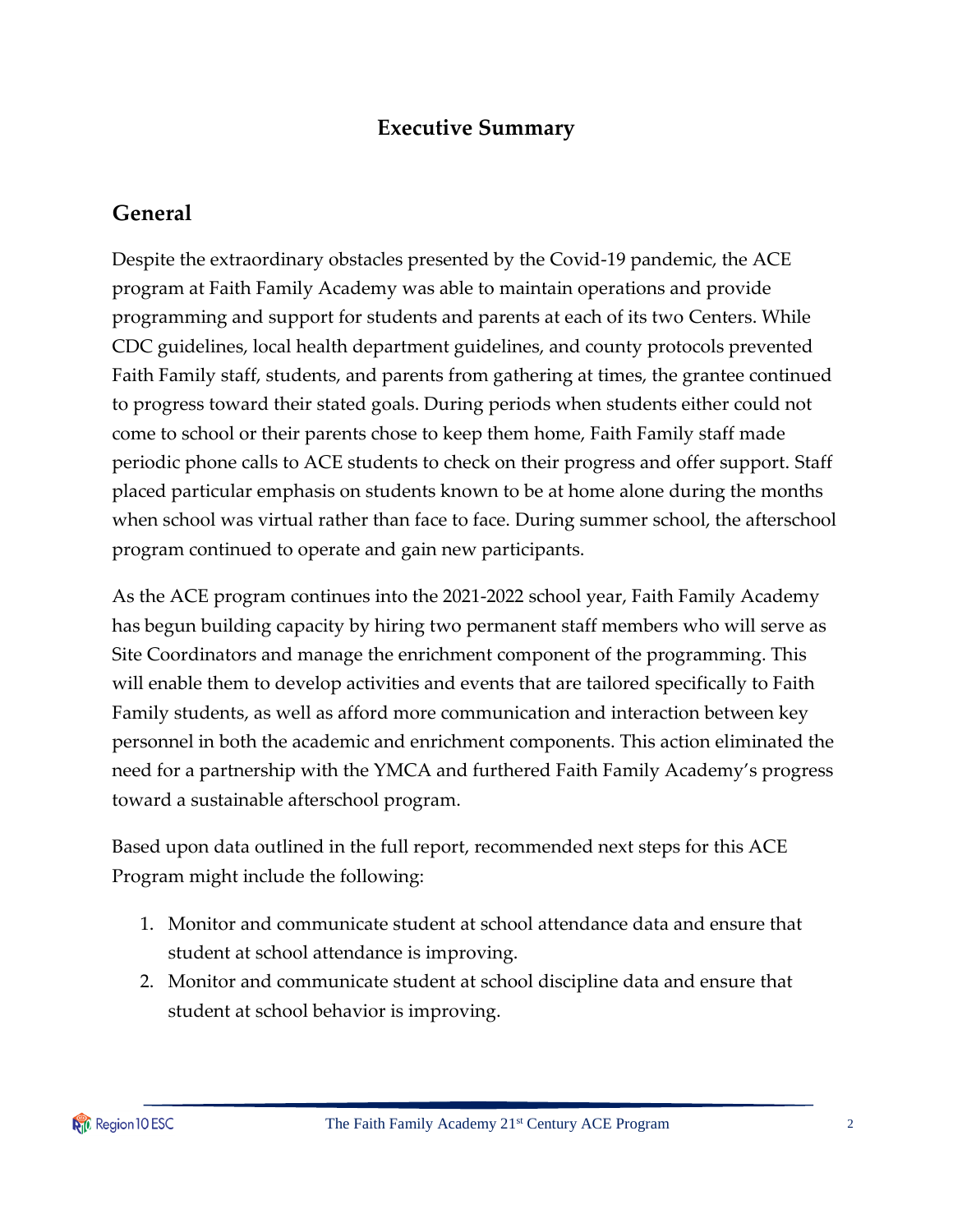- 3. Investigate the disparity in perception between students and their parents regarding the extent to which the ACE program increases their understanding about college.
- 4. Strengthen protocols for ongoing evaluation and communication.

## **Overview of Centers**

The Faith Family Academy 21st Century ACE Program serves over 250 students in two different locations in North Texas. Center 1 serves the Oak Cliff area of Dallas, and Center 2 serves the Waxahachie area. According to the definitions in the state of Texas, most of the students (98%) are economically disadvantaged, and more than 95% are considered at-risk. Through educational and enrichment activities after school, students receive one hour of academic instruction and two 45-minute events five days per week. These lessons include social/emotional content, art, health & wellness, character development, culinary training, STEM activities, and academic-based activities.

At each campus, hours of operation were 3:30 p.m. - 6:30 p.m. on each school day during the regular school year. The program extended to summer school as well, operating 8:00 a.m. – 3:00 p.m. on weekdays June 8 – July 17, 2021. Principals at each of the Centers chose qualified tutors from among their personnel who provided academic instruction and support each afternoon. Academic activities focused on literacy and numeracy with a student to teacher ratio of 10 students per teacher.

Faith Family Academy formed partnerships with the YMCA and The Concilio to provide programming beyond academic support. The YMCA provided Site Coordinators for each Center who planned and facilitated enrichment activities, such as Capture the Flag, culinary lessons, and art lessons. For the enrichment component, the student to teacher ratio was maintained at 15 students to one adult. The Concilio planned and provided activities for parents, such as culinary instruction, gardening activities, English language instruction, and GED preparation. As stated above, by the end of the 2020-2021 school year, Faith Family was able to build capacity within its own district to the extent that it dissolved its partnership with the YMCA.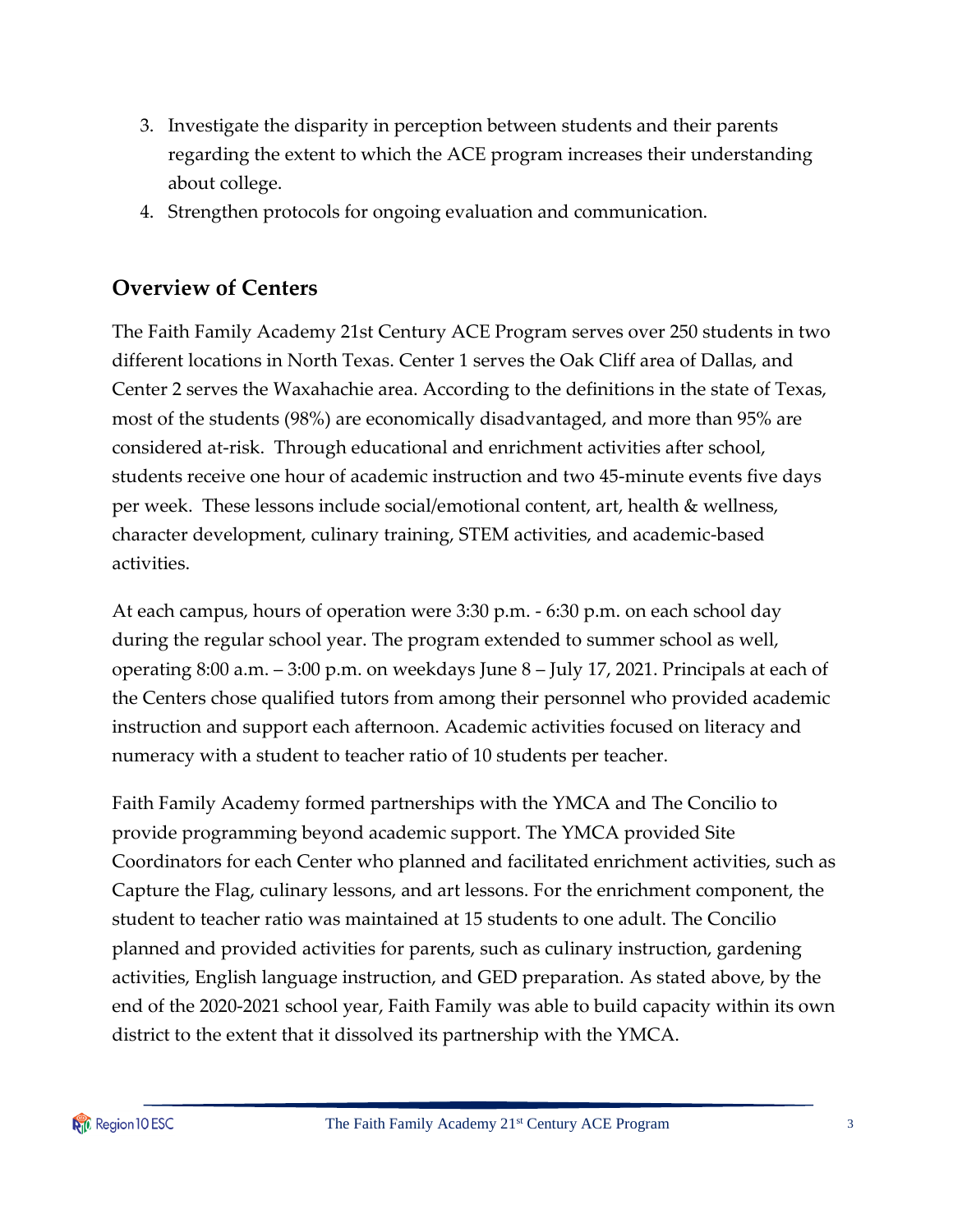## **Implementation**

As outlined in the *Texas ACE Blueprint* provided by the Texas Education Agency, targeted students in quality ACE programs attend at least 45 days during the designated grant period. The Faith Family Academy ACE program set a goal of 200 targeted students at Center 1 (Waxahachie) and 50 targeted students at Center 2 (Oak Cliff). Because of the disruption of the Covid-19 pandemic, Project Directors were informed that those requirements would be relaxed for the 2020-2021 school year. Even with the pandemic, Faith Family Academy approached those goals:

| Center              |     | Target Achieved | <b>School Enrollment</b> |
|---------------------|-----|-----------------|--------------------------|
| 1 Oak Cliff Campus  | 200 | 194             | 2,328                    |
| 2 Waxahachie Campus | 50  | 57              | -338                     |

Parent participation varied by semester, as expected given the external factors related to the Covid-19 pandemic. In the fall semester of 2020, The Concilio reported serving a total of 58 parents once weekly for nine weeks through their Parents Advocating for Student Excellence (PASE) program. At the Advisory Committee meeting held on May 3, 2021, Faith Family Academy ACE program Parent Engagement Specialist reported providing English language classes and GED classes to approximately 180 parents.

## **Final Remarks**

Several extenuating circumstances affected the ACE Program Faith Family Academy during the 2020-2021 school year. Foremost among those circumstances was the Covid-19 pandemic which caused disruptions in programming, difficult complications and decisions for families, mental and physical health challenges for all stakeholders, and extraordinary strain on teachers and staff. Further, the Texas accountability system and grade reporting in general was altered significantly. The daily operations of schools changed, and priorities shifted. Consequently, typical measures of success, such as student grades and standardized test results, are less meaningful than they would be during a typical grant year. Owing to restrictions and guidelines issued by various health departments, evaluator visits and observations were suspended for this grant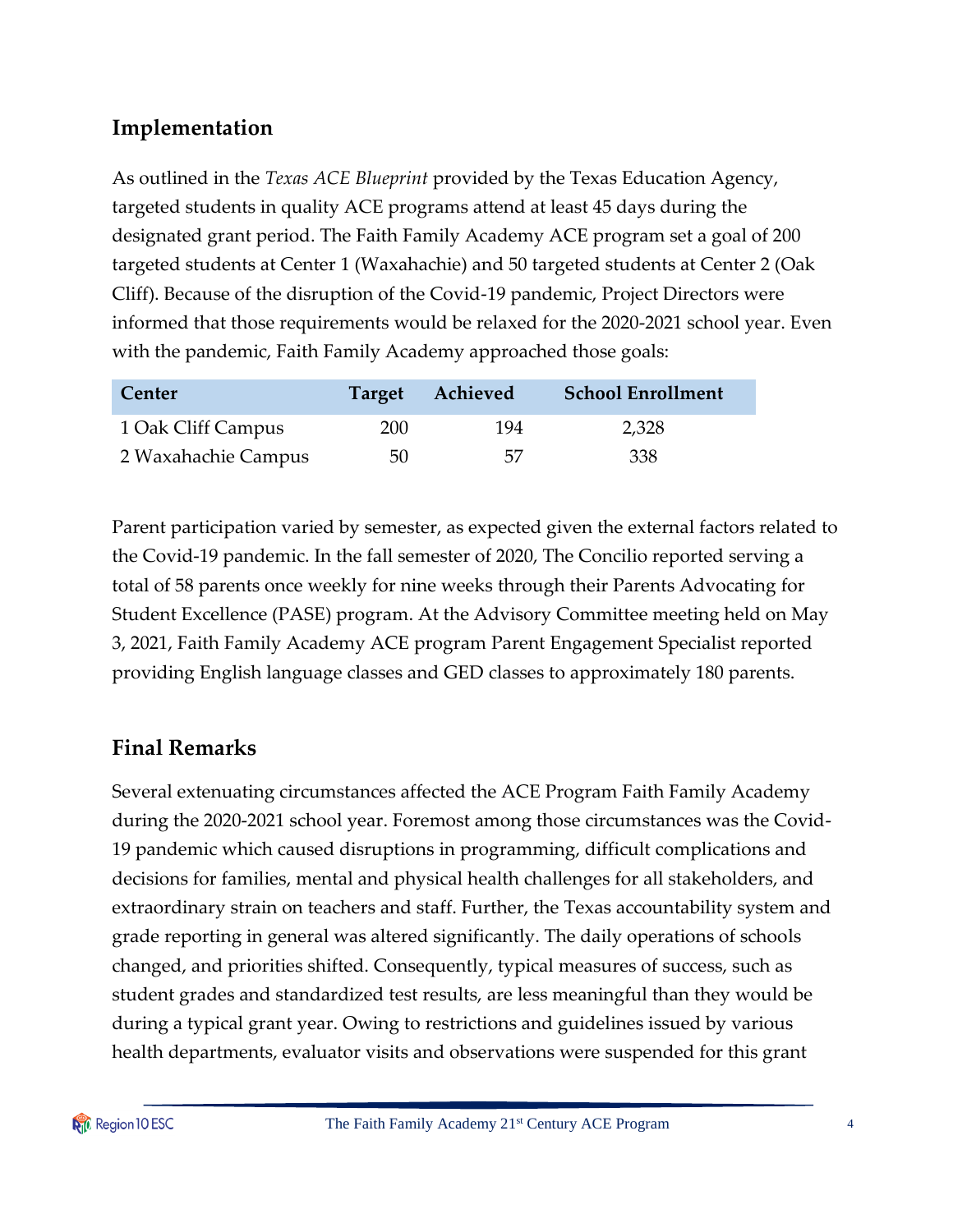year. Changes in personnel at two of Faith Family's partnering organizations caused slight disruptions in continuity as well. Regardless, the ACE Program under the exemplary leadership of Project Director Jose Moreno continued to benefit students and their families. The 17-member Advisory Council continued to meet, and open lines of communication remained a priority.

As is explicated in the full Annual Evaluation Report to be posted on the website, the Faith Family Academy ACE Program continues to make progress toward its goals guided by internal monitoring and evaluation, stakeholder feedback (see appendices), and external evaluation.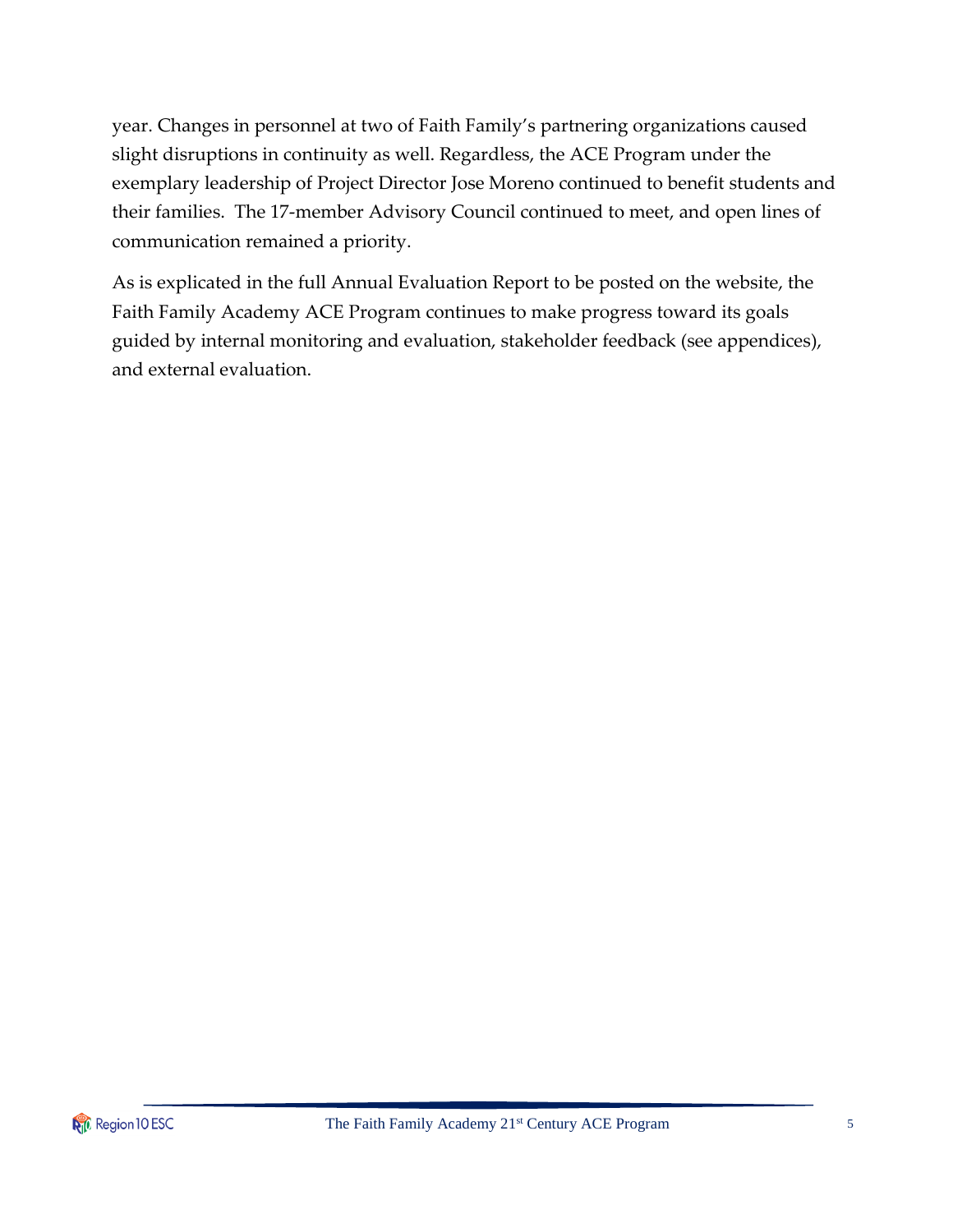## **Appendix 1 2020 Fall Surveys**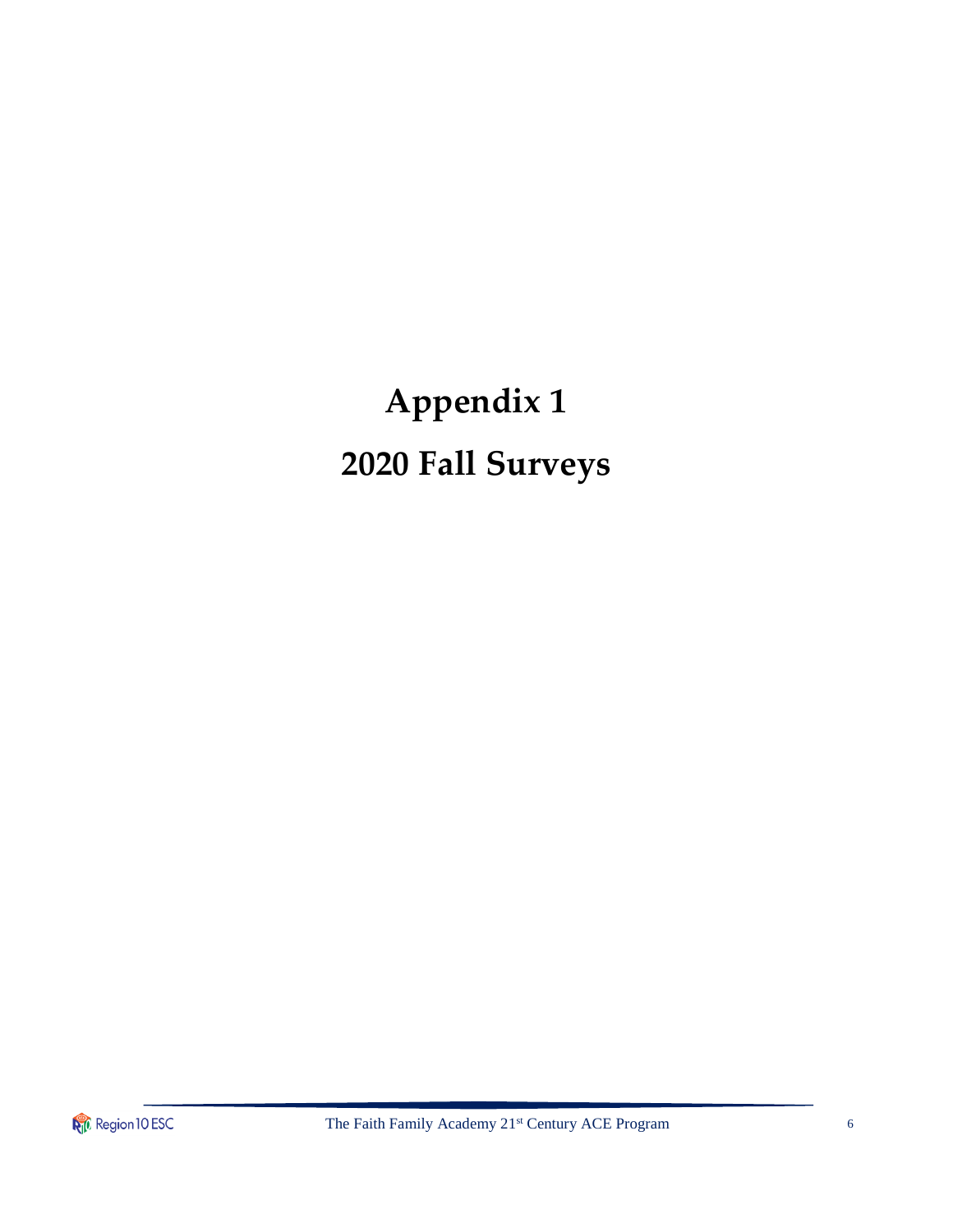|                                                                                                                     | <b>FALL 2020</b><br>8 responses |        |          |                      |
|---------------------------------------------------------------------------------------------------------------------|---------------------------------|--------|----------|----------------------|
| <b>Question</b>                                                                                                     | Strongly Agree                  | Agree  | Disagree | Strongly<br>Disagree |
| Our program has measurable goals that align with<br>the mission of our school and meet the needs of our<br>students | 62.50%                          | 37.50% | 0.00%    | $0.00\%$             |
| Our program is gathering information that informs<br>the direction of the program.                                  | 50.00%                          | 50.00% | 0.00%    | $0.00\%$             |
| Our program is measuring student academic<br>achievement and behavior.                                              | 50.00%                          | 50.00% | $0.00\%$ | $0.00\%$             |
| Our program identifies and shares best practices<br>among staff.                                                    | 62.50%                          | 37 50% | 0.00%    | 0.00%                |
| Our program creates information about our<br>progress and shares with our parents.                                  | 50.00%                          | 50.00% | 0.00%    | 0.00%                |
| We have a method for assessing program activities.                                                                  | 42.86%                          | 28.57% | 14.29%   | 14.29%               |
| We have a method for assessing staff performance.                                                                   | 50.00%                          | 37.50% | $0.00\%$ | 12.50%               |
| We have a method for assessing student<br>engagement levels.                                                        | 57.14%                          | 42.86% | $0.00\%$ | 0.00%                |
| We obtain feedback from our parents.                                                                                | 37 50%                          | 50 00% | 12.50%   | 0.00%                |
| We use feedback to modify or improve our<br>program.                                                                | 50.00%                          | 50.00% | 0.00%    | 0.00%                |

#### $\underline{\textbf{Program Effectiveness:}}$  What is the effectiveness of our program? L.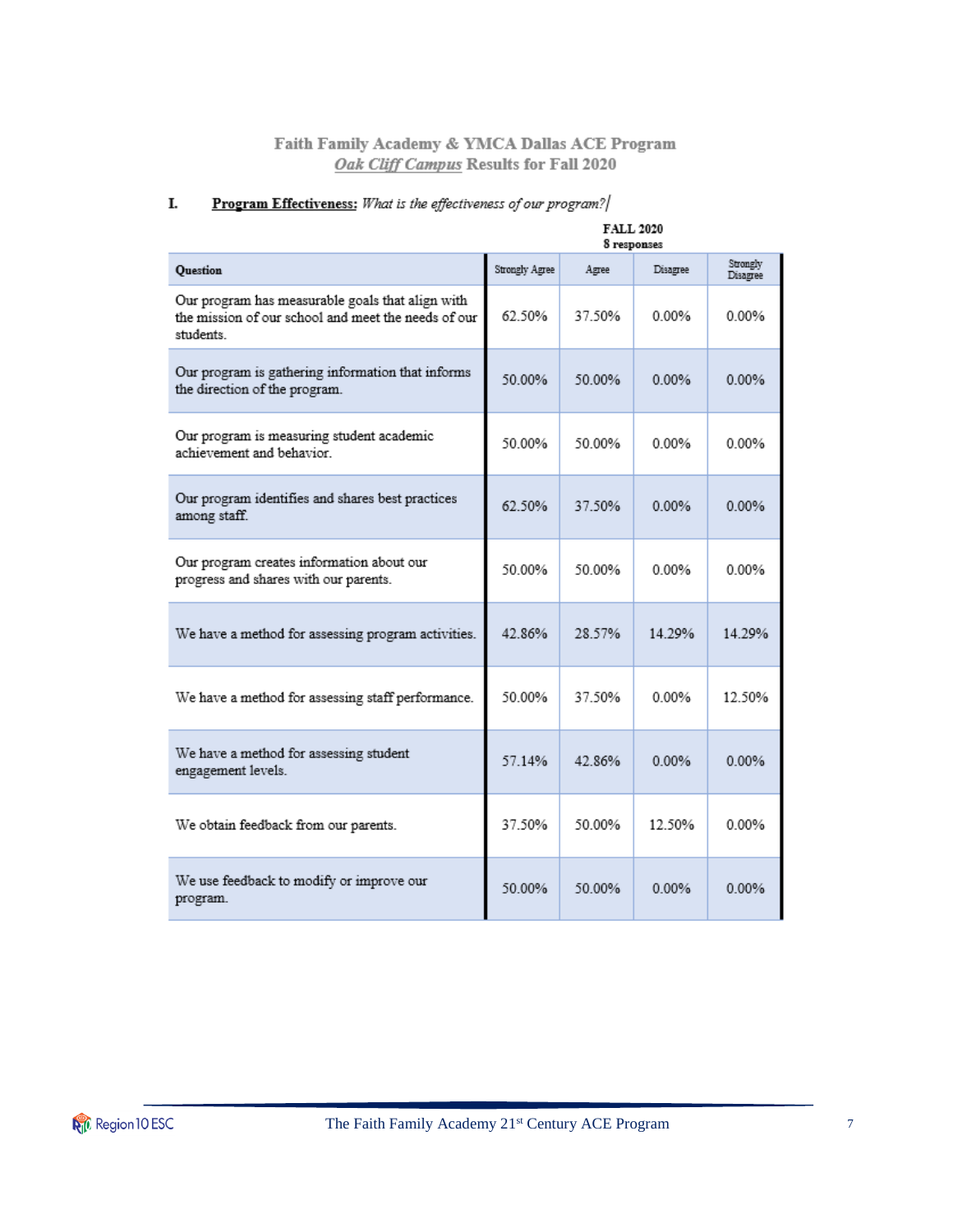#### П. Student Beliefs: How do students feel about the program?

|                                                                     |        | <b>FALL 2020</b><br>20 responses |        |
|---------------------------------------------------------------------|--------|----------------------------------|--------|
| <b>Ouestion</b>                                                     | Yes    | Somewhat                         | No.    |
| Has the after school program helped you become a<br>better student? | 95.00% | 5.00%                            | 0.00%  |
| Have you improved turning your homework on<br>time?                 | 55.00% | 25.00%                           | 20.00% |
| Do you participate in class more?                                   | 85.00% | 5.00%                            | 10.00% |
| Are you more engaged in class?                                      | 70.00% | 25.00%                           | 5.00%  |
| Do you ask the teacher for help when needed?                        | 85.00% | 10.00%                           | 5.00%  |
| Do you get along better with other students?                        | 89.47% | 10.53%                           | 0.00%  |
| Are you better prepared for the next grade level?                   | 60.00% | 15.00%                           | 25.00% |
| Do you know more about college?                                     | 25.00% | 25.00%                           | 50.00% |
| Does your family understand more about college?                     | 57.89% | 21.05%                           | 21.05% |
| Do you enjoy this program?                                          | 95.00% | 5.00%                            | 0.00%  |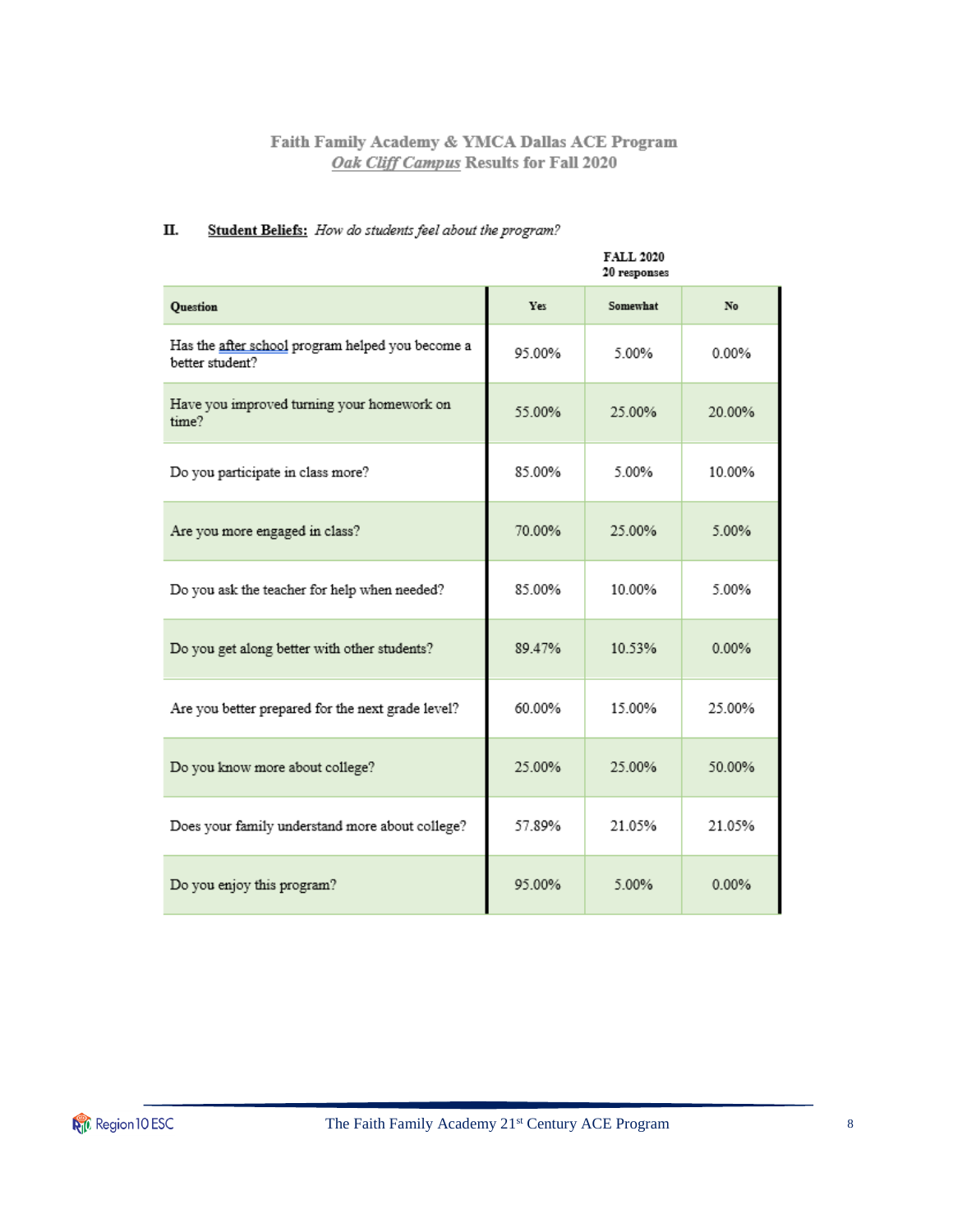#### Parents Beliefs (Combined from both Parent Surveys): How do parents feel about the Ш. program?

|                                                                                | <b>FALL 2020</b><br>18 responses |         |          |                      |  |
|--------------------------------------------------------------------------------|----------------------------------|---------|----------|----------------------|--|
| <b>Ouestion</b>                                                                | Strongly Agree                   | Agree   | Disagree | Strongly<br>Disagree |  |
| This afterschool program has helped my student<br>improve academically.        | 61 11%                           | 33 33%  | 5 56%    | 0.00%                |  |
| This program has improved my student submitting<br>their assignments on time.  | 44.44%                           | 55.56%  | 0.00%    | $0.00\%$             |  |
| My student now participates in class more since<br>coming to this program.     | 47 06%                           | 47 06%  | 5.88%    | 0.00%                |  |
| My student feels more engaged in class.                                        | 52.94%                           | 35.29%  | 5.88%    | 5.88%                |  |
| This program helps my student understand when<br>he/she needs to ask for help. | 41.18%                           | 52.94%  | 0.00%    | 5.88%                |  |
| The program has helped to improve my child's<br>behavior.                      | 52.94%                           | 41.18%  | 0.00%    | 5.88%                |  |
| I am aware of how to prepare my student for the<br>next grade level.           | 52.94%                           | 47 06%  | $0.00\%$ | 0.00%                |  |
| I understand more about college.                                               | 35.29%                           | 47.06%  | 17.65%   | 0.00%                |  |
| I understand how to assist my student in preparing<br>for college.             | 52.94%                           | 29.41%  | 17.65%   | 0.00%                |  |
| I see the value in the afterschool program for my<br>student.                  | 64.71%                           | 29 4 1% | 0.00%    | 5.88%                |  |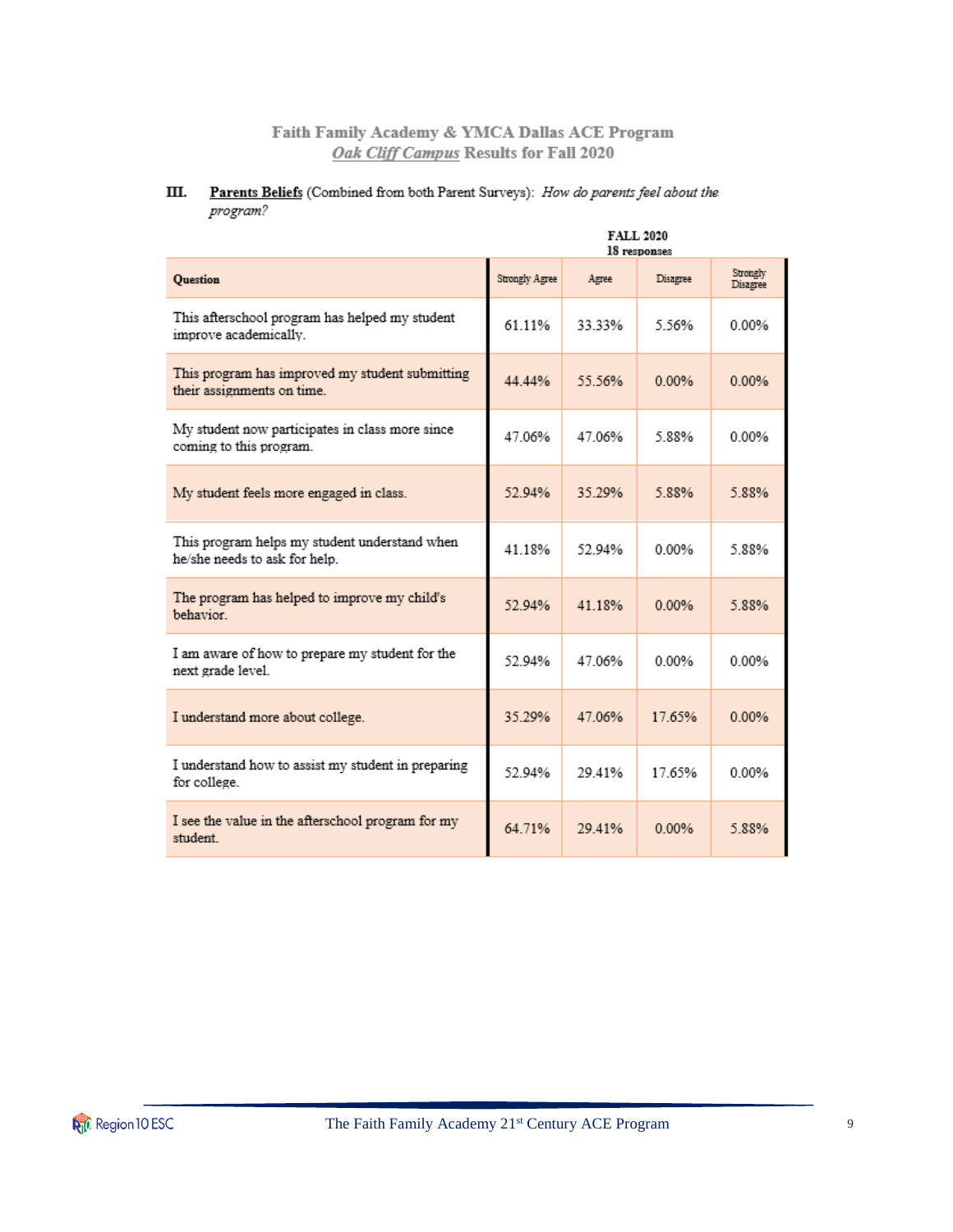#### Staff Beliefs: How does our staff feel about the program? IV.

|                                                                                                              | FALL 2020<br>8 responses |        |                 |                             |  |
|--------------------------------------------------------------------------------------------------------------|--------------------------|--------|-----------------|-----------------------------|--|
| <b>Ouestion</b>                                                                                              | <b>Strongly Agree</b>    | Agree  | <b>Disagree</b> | Strongly<br><b>Disagree</b> |  |
| Our program is improving student academic<br>performance.                                                    | 50.00%                   | 50.00% | 0.00%           | 0.00%                       |  |
| Our program is improving student attendance.                                                                 | 62.50%                   | 37.50% | 0.00%           | 0.00%                       |  |
| Our program is improving student behavior.                                                                   | 50.00%                   | 50.00% | 0.00%           | 0.00%                       |  |
| Our program will improve promotion rates due<br>to the academic support provided to students<br>and parents. | 62.50%                   | 37.50% | 0.00%           | 0.00%                       |  |
| Our program improves parents & students'<br>understanding of college and college<br>readiness                | 50.00%                   | 25.00% | 12.50%          | 12.50%                      |  |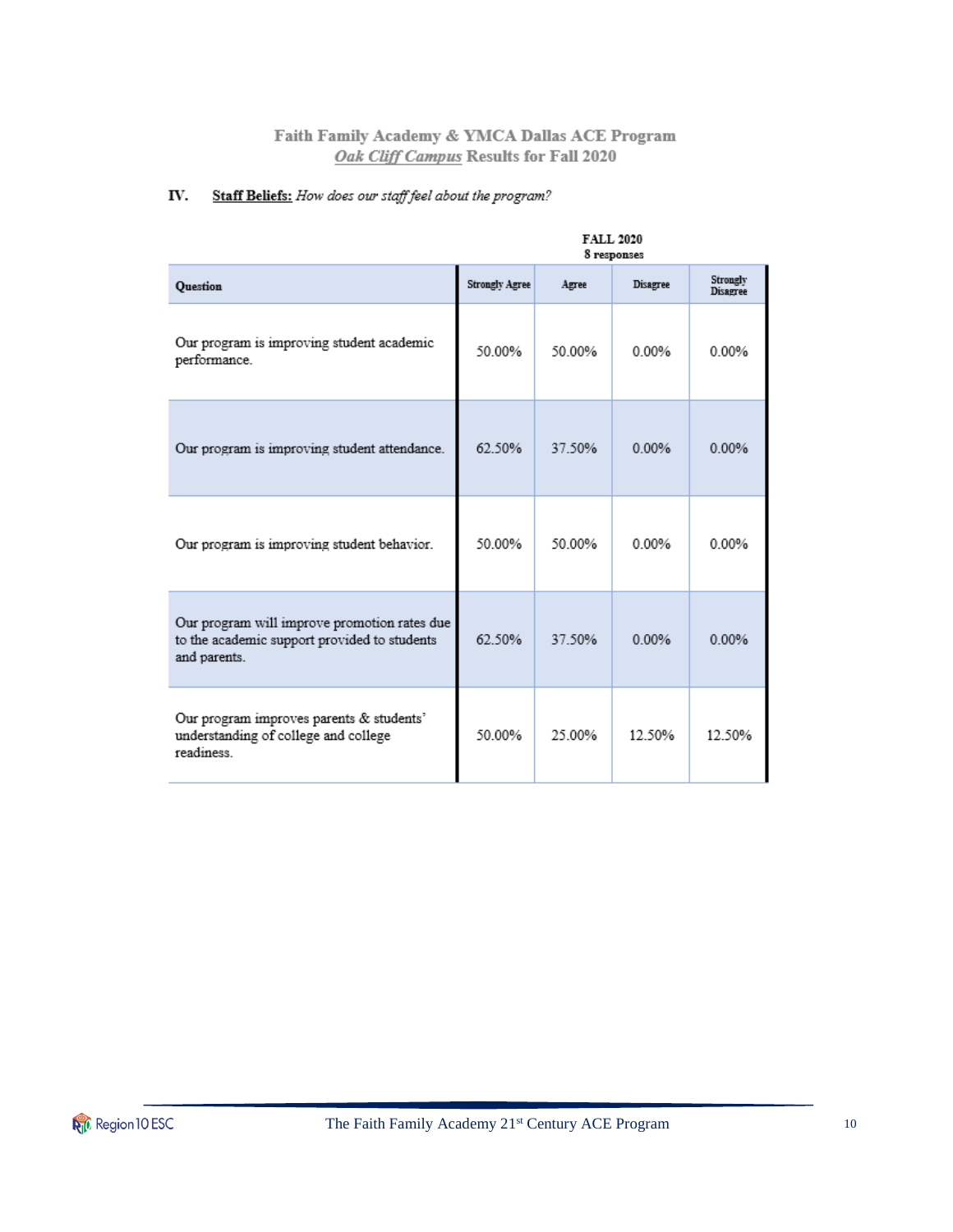|                                                                                                                      | <b>FALL 2020</b><br>13 responses |        |          |                      |  |
|----------------------------------------------------------------------------------------------------------------------|----------------------------------|--------|----------|----------------------|--|
| Question                                                                                                             | Strongly Agree                   | Agree  | Disagree | Strongly<br>Disagree |  |
| Our program has measurable goals that align<br>with the mission of our school and meet the<br>needs of our students. | 15.38%                           | 69.23% | 7.69%    | 7.69%                |  |
| Our program is gathering information that<br>informs the direction of the program.                                   | 23.08%                           | 53.85% | 23.08%   | $0.00\%$             |  |
| Our program is measuring student academic<br>achievement and behavior.                                               | 30.77%                           | 30.77% | 30.77%   | 7.69%                |  |
| Our program identifies and shares best<br>practices among staff.                                                     | 30.77%                           | 46.15% | 23.08%   | $0.00\%$             |  |
| Our program creates information about our<br>progress and shares with our parents.                                   | 7.69%                            | 61.54% | 30.77%   | $0.00\%$             |  |
| We have a method for assessing program<br>activities                                                                 | 15.38%                           | 69.23% | 15.38%   | $0.00\%$             |  |
| We have a method for assessing staff<br>performance.                                                                 | 30.77%                           | 61.54% | 769%     | 0.00%                |  |
| We have a method for assessing student<br>engagement levels.                                                         | 23.08%                           | 38.46% | 38.46%   | 0.00%                |  |
| We obtain feedback from our parents.                                                                                 | 23.08%                           | 46.15% | 23.08%   | 7.69%                |  |
| We use feedback to modify or improve our<br>program.                                                                 | 25.00%                           | 33.33% | 41.67%   | 0.00%                |  |

#### Program Effectiveness: What is the effectiveness of our program? I.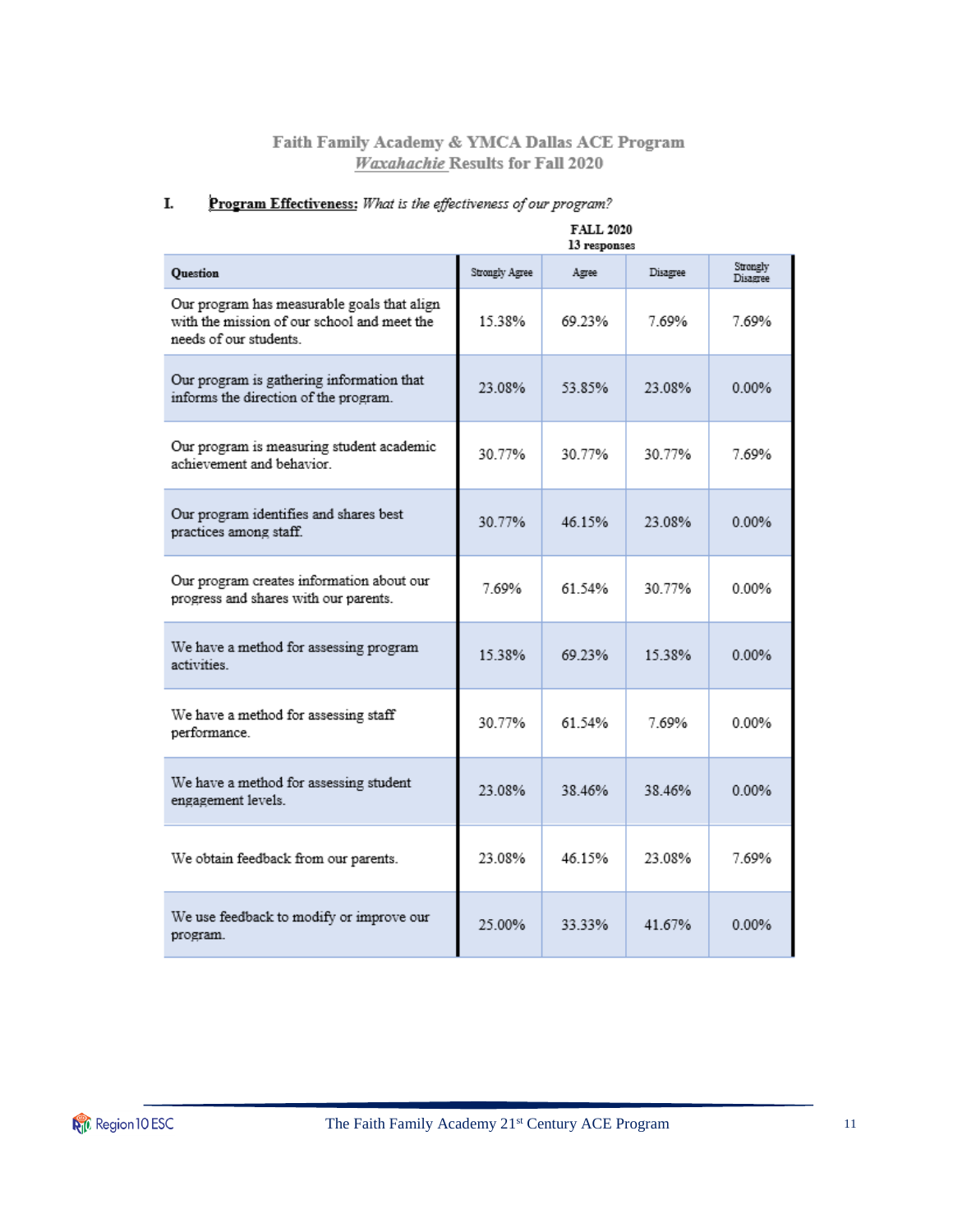#### Student Beliefs: How do students feel about the program? П.

|                                                                     |        | FALL 2020<br>48 responses |        |
|---------------------------------------------------------------------|--------|---------------------------|--------|
| Question                                                            | Yes.   | Somewhat                  | No     |
| Has the after school program helped you become a<br>better student? | 72.92% | 18.75%                    | 8.33%  |
| Have you improved turning your homework on<br>time?                 | 81.25% | 12.50%                    | 6.25%  |
| Do you participate in class more?                                   | 79.17% | 14.58%                    | 6.25%  |
| Are you more engaged in class?                                      | 62.50% | 25.00%                    | 12.50% |
| Do you ask the teacher for help when needed?                        | 75.00% | 10.42%                    | 14.58% |
| Do you get along better with other students?                        | 62.50% | 27.08%                    | 10.42% |
| Are you better prepared for the next grade level?                   | 66.67% | 25.00%                    | 833%   |
| Do you know more about college?                                     | 18.75% | 16.67%                    | 64.58% |
| Does your family understand more about college?                     | 64.58% | 22.92%                    | 12.50% |
| Do you enjoy this program?                                          | 83.33% | 12.50%                    | 4.17%  |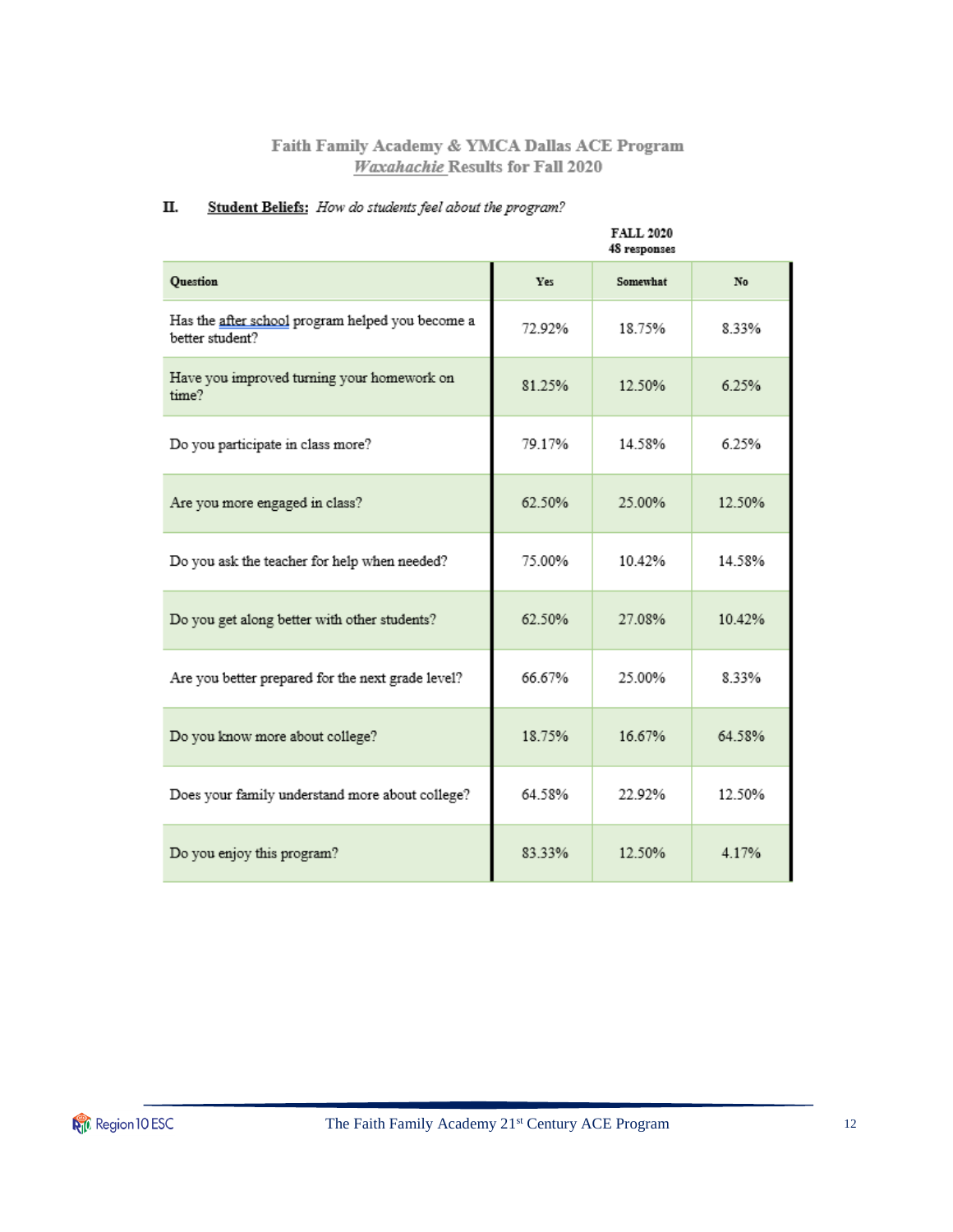#### Ш. Parents Beliefs (Combined from both Parent Surveys): How do parents feel about the program?

|                                                                                | <b>FALL 2020</b><br>14 responses |        |          |                      |
|--------------------------------------------------------------------------------|----------------------------------|--------|----------|----------------------|
| <b>Question</b>                                                                | Strongly Agree                   | Agree  | Disagree | Strongly<br>Disagree |
| This afterschool program has helped my student<br>improve academically.        | 42.86%                           | 50.00% | 7.14%    | $0.00\%$             |
| This program has improved my student submitting<br>their assignments on time.  | 42.86%                           | 57.14% | 0.00%    | 0.00%                |
| My student now participates in class more since<br>coming to this program.     | 28.57%                           | 64 29% | 7 14%    | $0.00\%$             |
| My student feels more engaged in class.                                        | 21.43%                           | 64.29% | 14.29%   | $0.00\%$             |
| This program helps my student understand when<br>he/she needs to ask for help. | 28.57%                           | 64.29% | 7.14%    | 0.00%                |
| The program has helped to improve my child's<br>behavior.                      | 28.57%                           | 42.86% | 28.57%   | 0.00%                |
| I am aware of how to prepare my student for the<br>next grade level.           | 35.71%                           | 57.14% | 7.14%    | 0.00%                |
| I understand more about college.                                               | 14.29%                           | 78.57% | 7.14%    | 0.00%                |
| I understand how to assist my student in preparing<br>for college.             | 35.71%                           | 50.00% | 14.29%   | $0.00\%$             |
| I see the value in the afterschool program for my<br>student.                  | 64.29%                           | 35.71% | 0.00%    | 0.00%                |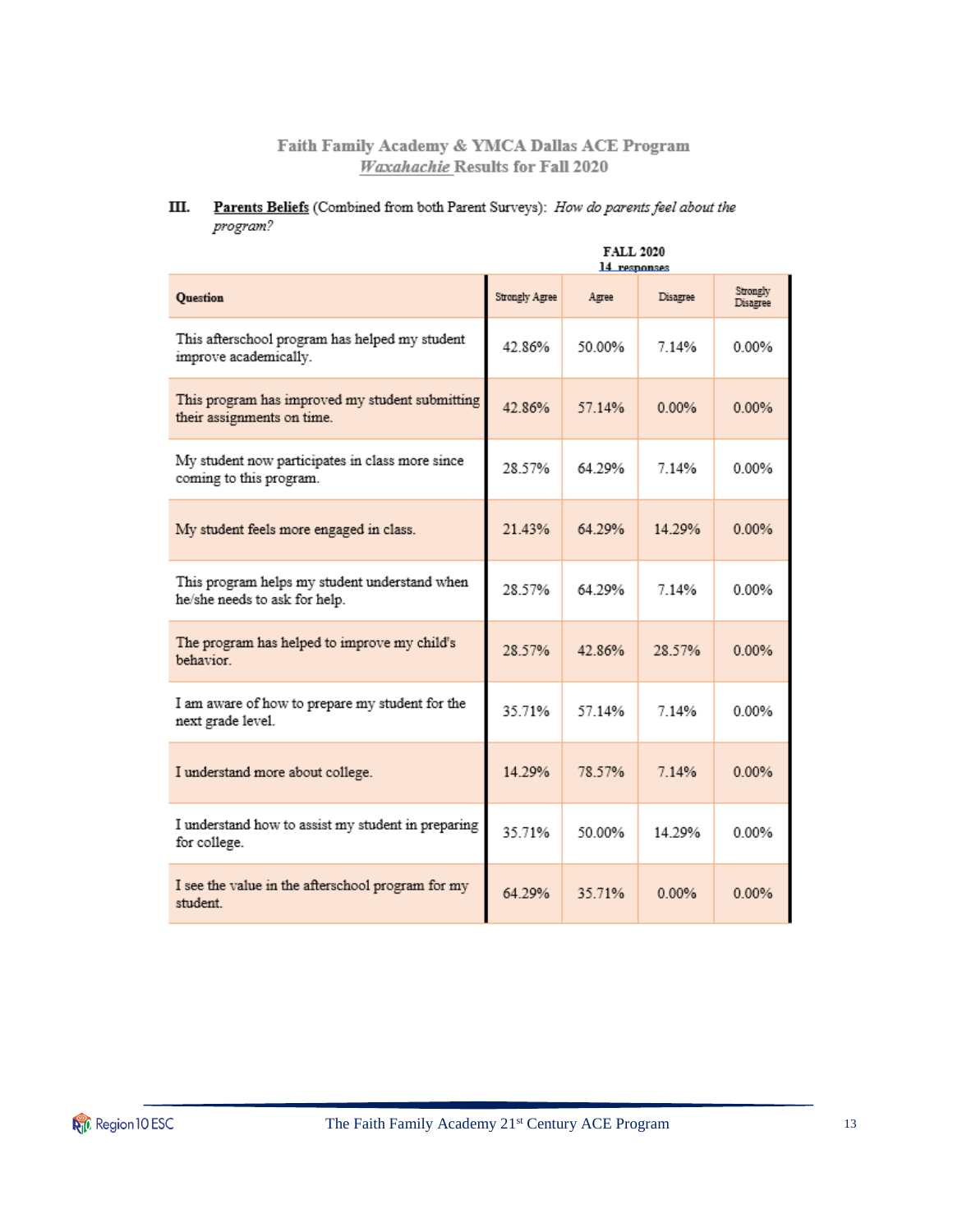## **Appendix 2 2021 Spring Surveys**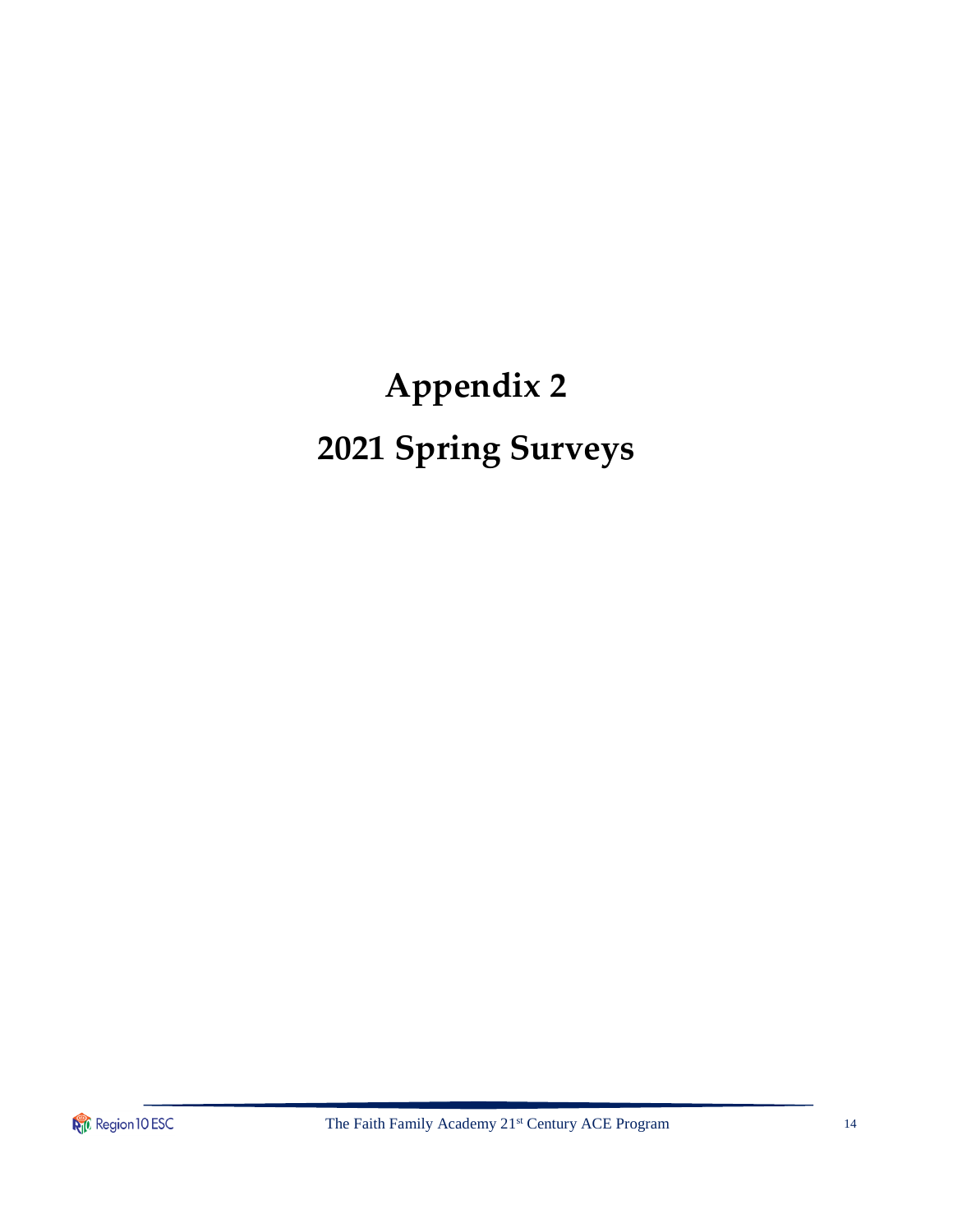|                                                                                                                     | <b>SPRING 2021</b><br>17 responses |        |          |                      |
|---------------------------------------------------------------------------------------------------------------------|------------------------------------|--------|----------|----------------------|
| <b>Question</b>                                                                                                     | Strongly Agree                     | Agree  | Disagree | Strongly<br>Disagree |
| Our program has measurable goals that align with<br>the mission of our school and meet the needs of our<br>students | 35.29%                             | 52 94% | 11.76%   | 0.00%                |
| Our program is gathering information that informs<br>the direction of the program.                                  | 29.41%                             | 47.06% | 23.53%   | 0.00%                |
| Our program is measuring student academic<br>achievement and behavior.                                              | 17.65%                             | 58 82% | 23.53%   | 0.00%                |
| Our program identifies and shares best practices<br>among staff.                                                    | 35.29%                             | 52.94% | 5.88%    | 5.88%                |
| Our program creates information about our<br>progress and shares with our parents.                                  | 11.76%                             | 58.82% | 29.41%   | 0.00%                |
| We have a method for assessing program activities.                                                                  | 23.53%                             | 52.94% | 17.65%   | 5.88%                |
| We have a method for assessing staff performance.                                                                   | 17.65%                             | 52.94% | 23.53%   | 5.88%                |
| We have a method for assessing student<br>engagement levels.                                                        | 17.65%                             | 58.82% | 17.65%   | 5.88%                |
| We obtain feedback from our parents.                                                                                | 11.76%                             | 52.94% | 29.41%   | 5.88%                |
| We use feedback to modify or improve our<br>program.                                                                | 11.76%                             | 70.59% | 11.76%   | 5.88%                |

#### Program Effectiveness: What is the effectiveness of our program? I.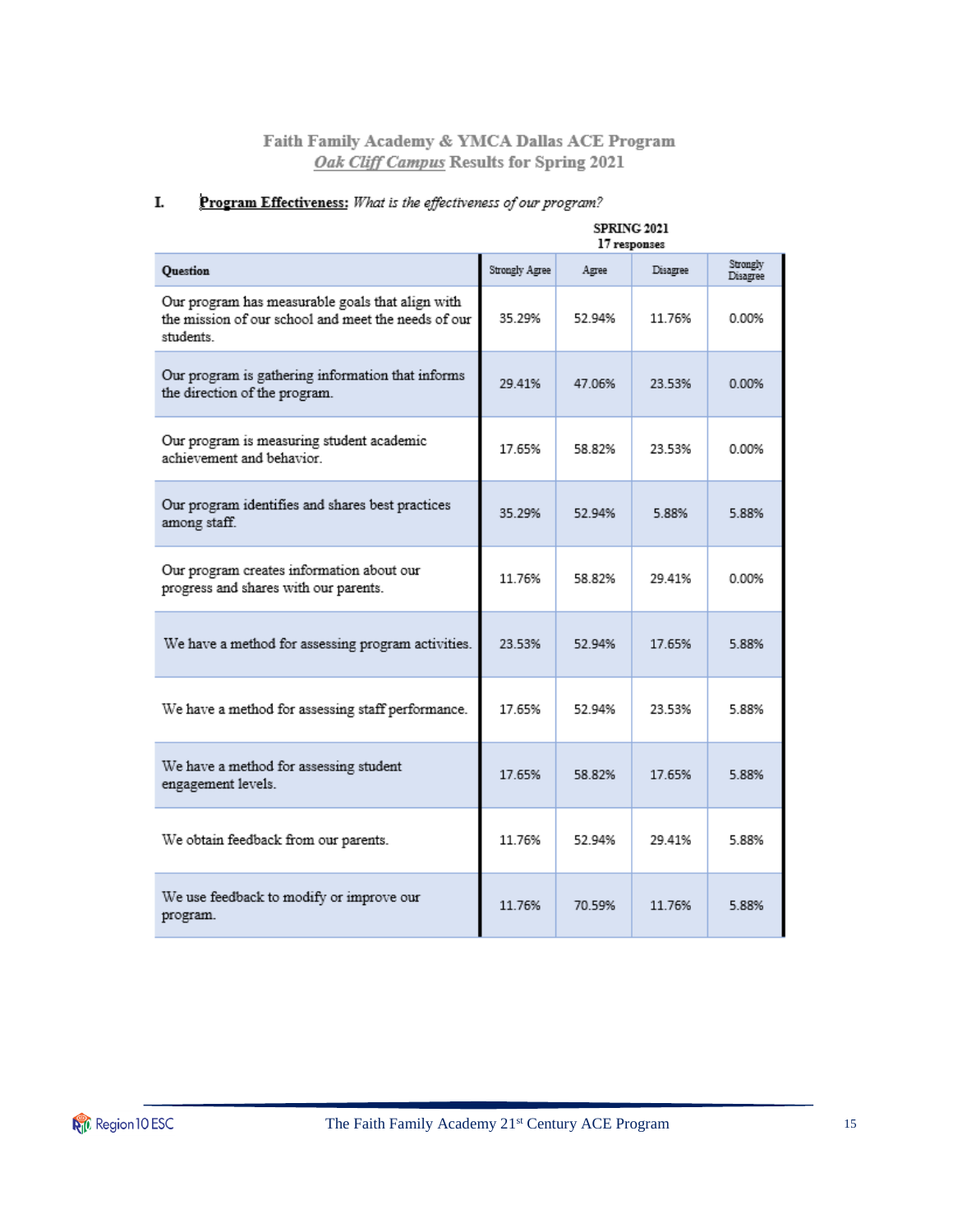|                                                                                             | <b>SPRING 2021</b><br>51 responses |          |        |  |  |
|---------------------------------------------------------------------------------------------|------------------------------------|----------|--------|--|--|
| Question                                                                                    | Yes                                | Somewhat | No.    |  |  |
| Has the after school program helped you become a<br>better student?                         | 78.00%                             | 14.00%   | 8.00%  |  |  |
| Have you improved turning your homework on<br>time?                                         | 60.78%                             | 23.53%   | 15.69% |  |  |
| Do you participate in class more?                                                           | 62.00%                             | 26.00%   | 12.00% |  |  |
| Are you more engaged in class?                                                              | 68.63%                             | 25.49%   | 5.88%  |  |  |
| Do you ask the teacher for help when needed?                                                | 64.00%                             | 20.00%   | 16.00% |  |  |
| Do you get along better with other students?                                                | 82.00%                             | 14.00%   | 4.00%  |  |  |
| Are you better prepared for the next grade level?                                           | 66.66%                             | 27.45%   | 5.88%  |  |  |
| Do you know more about college?                                                             | 40.00%                             | 18.00%   | 42.00% |  |  |
| Does your family understand more about college?                                             | 41.18%                             | 25 49%   | 33.33% |  |  |
| Do you enjoy this program?                                                                  | 86.00%                             | 12.00%   | 2.00%  |  |  |
| Did the after school program continue to offer you<br>support during the Covid-19 pandemic? | 58.82%                             | 17.56%   | 23.53% |  |  |

#### Student Beliefs: How do students feel about the program? П.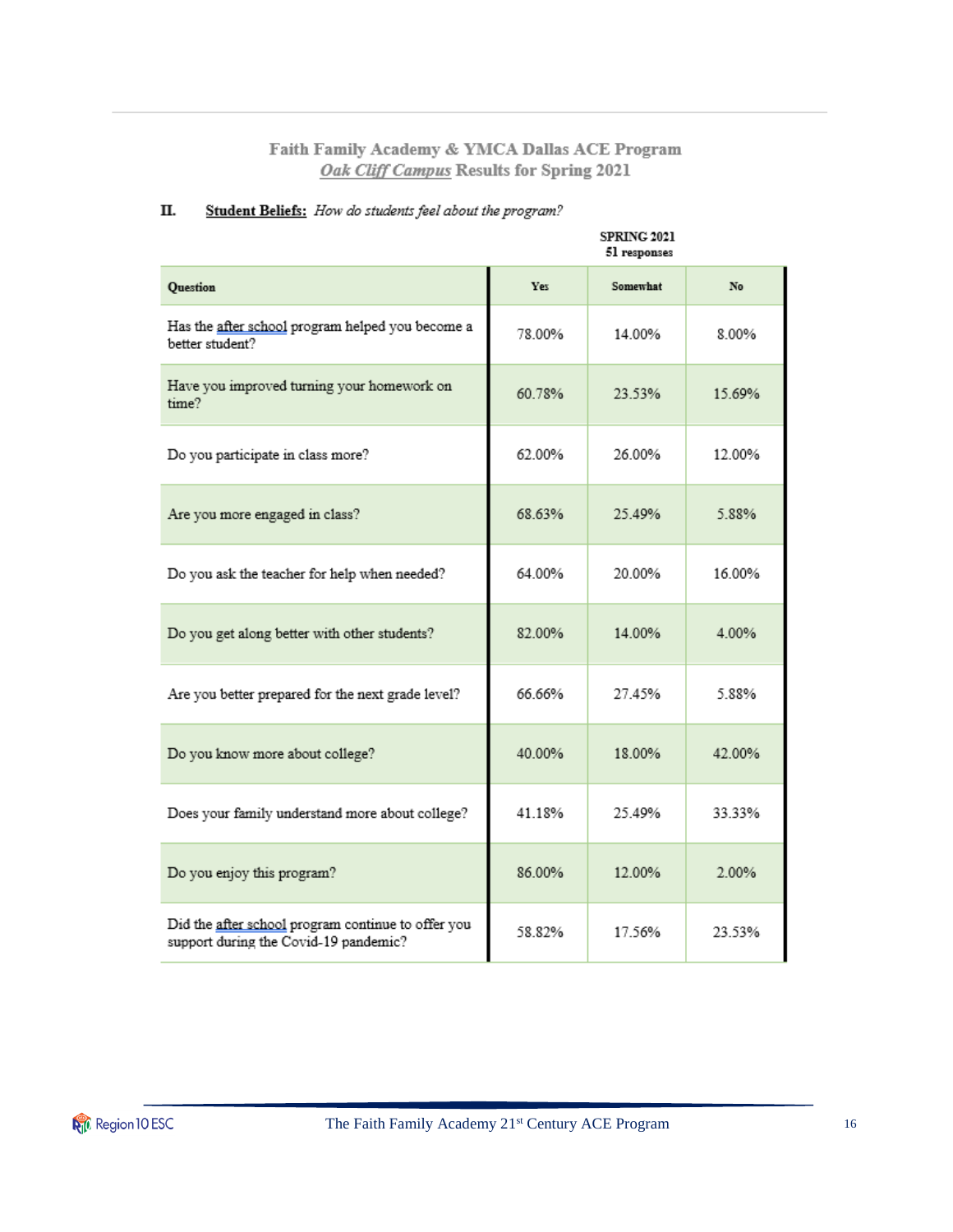#### Ш. Parent Beliefs (Combined from both Parent Surveys): How do parents feel about the program?

|                                                                                | <b>SPRING 2021</b><br>20 responses |        |          |                      |  |
|--------------------------------------------------------------------------------|------------------------------------|--------|----------|----------------------|--|
| <b>Question</b>                                                                | Strongly Agree                     | Agree  | Disagree | Strongly<br>Disagree |  |
| This afterschool program has helped my student<br>improve academically.        | 55.00%                             | 45.00% | $0.00\%$ | $0.00\%$             |  |
| This program has improved my student submitting<br>their assignments on time.  | 60.00%                             | 40 00% | 0.00%    | 0.00%                |  |
| My student now participates in class more since<br>coming to this program.     | 50.00%                             | 50.00% | 0.00%    | 0.00%                |  |
| My student feels more engaged in class.                                        | 45.00%                             | 55.00% | $0.00\%$ | 0.00%                |  |
| This program helps my student understand when<br>he/she needs to ask for help. | 45.00%                             | 50.00% | 5.00%    | 0.00%                |  |
| The program has helped to improve my child's<br>behavior.                      | 45.00%                             | 55.00% | 0.00%    | 0.00%                |  |
| I am aware of how to prepare my student for the<br>next grade level.           | 60 00%                             | 35.00% | 5.00%    | 0.00%                |  |
| I understand more about college.                                               | 25.00%                             | 60.00% | 10.00%   | 5.00%                |  |
| I understand how to assist my student in preparing<br>for college.             | 30 00%                             | 60 00% | 10 00%   | 0.00%                |  |
| I see the value in the afterschool program for my<br>student.                  | 65.00%                             | 35.00% | 0.00%    | 0.00%                |  |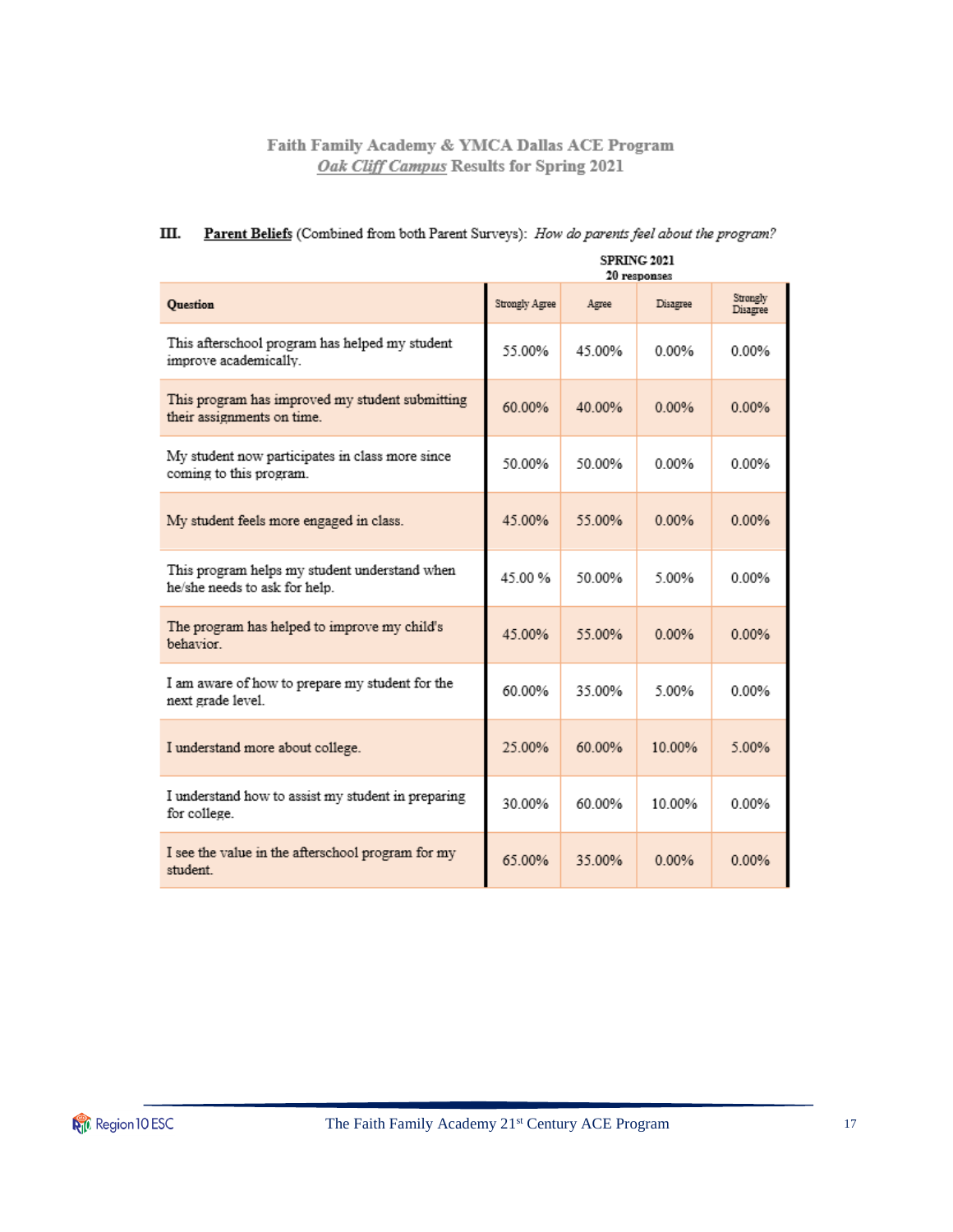#### Staff Beliefs: How does our staff feel about the program? IV.

|                                                                                                              | <b>SPRING 2021</b><br>17 responses |        |          |                      |  |
|--------------------------------------------------------------------------------------------------------------|------------------------------------|--------|----------|----------------------|--|
| <b>Ouestion</b>                                                                                              | <b>Strongly Agree</b>              | Agree  | Disagree | Strongly<br>Disagree |  |
| Our program is improving student academic<br>performance.                                                    | 23.53%                             | 70.59% | 0.00%    | 5.88%                |  |
| Our program is improving student attendance.                                                                 | 17.65%                             | 64.71% | 11.76%   | 5.88%                |  |
| Our program is improving student behavior.                                                                   | 17 65%                             | 17.65% | 17 65%   | 17.65%               |  |
| Our program will improve promotion rates due<br>to the academic support provided to students<br>and parents. | 29.41%                             | 29.41% | 29.41%   | 29.41%               |  |
| Our program improves parents & students'<br>understanding of college and college<br>readiness                | 11.76%                             | 58.82% | 23.53%   | 5.88%                |  |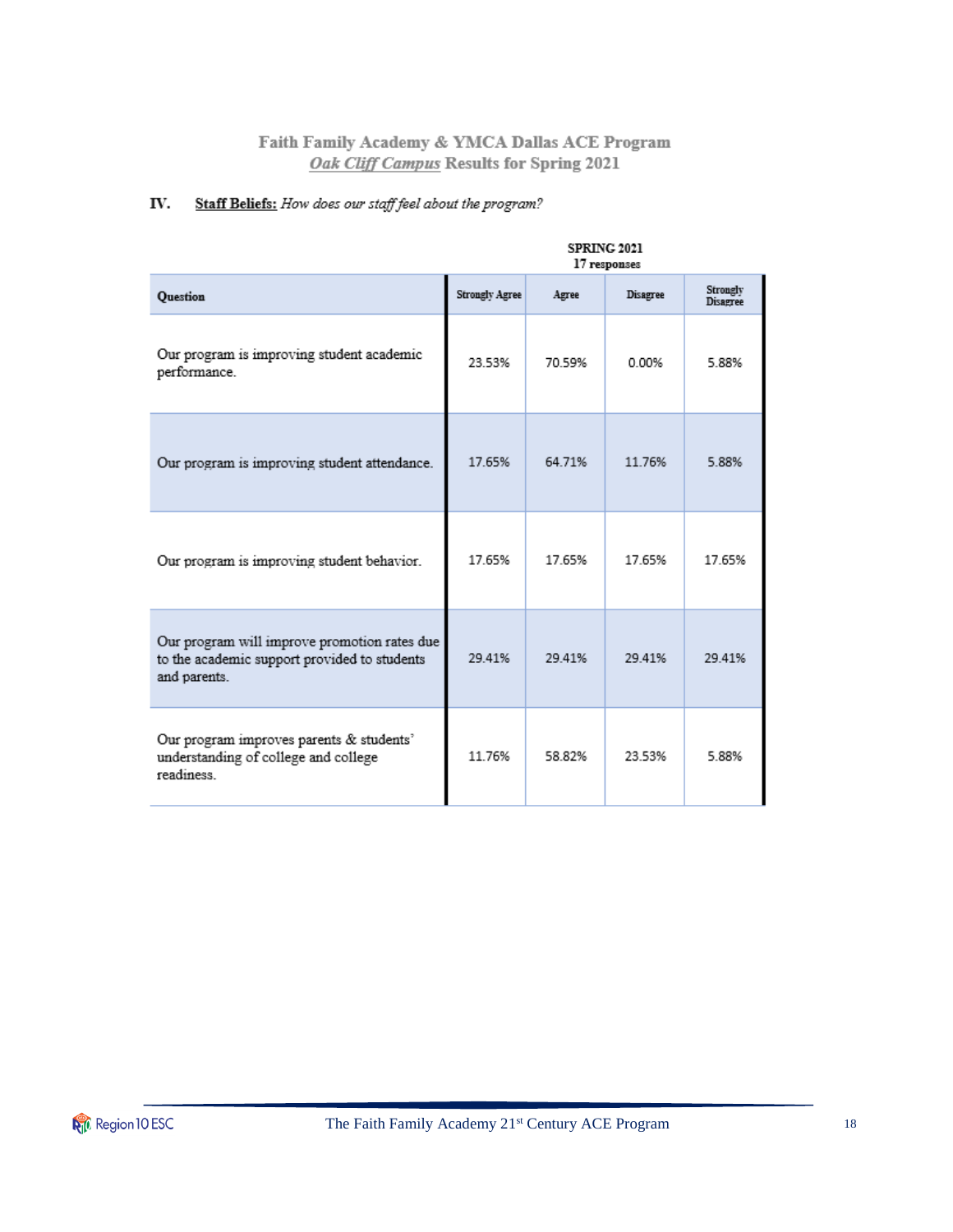|                                                                                                                      | <b>SPRING 2021</b><br>14 responses |        |          |                      |
|----------------------------------------------------------------------------------------------------------------------|------------------------------------|--------|----------|----------------------|
| Question                                                                                                             | Strongly Agree                     | Agree  | Disagree | Strongly<br>Disagree |
| Our program has measurable goals that align<br>with the mission of our school and meet the<br>needs of our students. | 21.43%                             | 42.86% | 28.57%   | 7.14%                |
| Our program is gathering information that<br>informs the direction of the program.                                   | 35.71%                             | 35.71% | 28.57%   | 0.00%                |
| Our program is measuring student academic<br>achievement and behavior.                                               | 21 43%                             | 35 71% | 35 71%   | 7.14%                |
| Our program identifies and shares best<br>practices among staff.                                                     | 21.43%                             | 57.14% | 14.29%   | 7.14%                |
| Our program creates information about our<br>progress and shares with our parents.                                   | 21.43%                             | 35.71% | 42.86%   | 0.00%                |
| We have a method for assessing program<br>activities.                                                                | 28.57%                             | 50.00% | 21 43%   | 0.00%                |
| We have a method for assessing staff<br>performance.                                                                 | 28.57%                             | 57 14% | 14 29%   | 0.00%                |
| We have a method for assessing student<br>engagement levels.                                                         | 28.57%                             | 35.71% | 28.57%   | 7.14%                |
| We obtain feedback from our parents.                                                                                 | 21 43%                             | 50.00% | 28.57%   | 0.00%                |
| We use feedback to modify or improve our<br>program.                                                                 | 28.57%                             | 35.71% | 35.71%   | 0.00%                |

#### Program Effectiveness: What is the effectiveness of our program? I.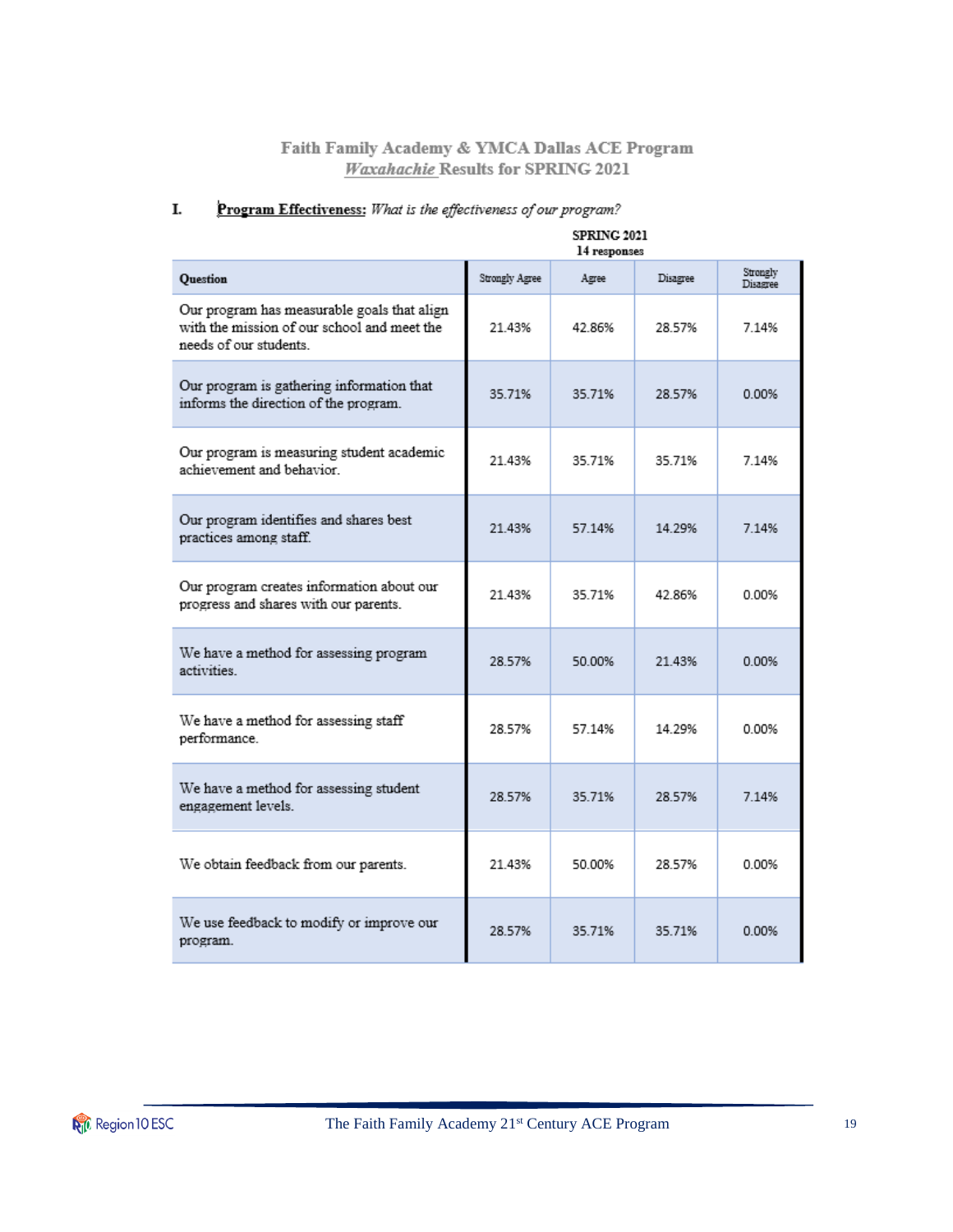|                                                                                       | <b>SPRING 2021</b><br>25 responses |          |     |  |
|---------------------------------------------------------------------------------------|------------------------------------|----------|-----|--|
| <b>Question</b>                                                                       | <b>Yes</b>                         | Somewhat | No. |  |
| Has the after school program helped you become a<br>better student?                   | 68%                                | 16%      | 16% |  |
| Have you improved turning your homework on<br>time?                                   | 76%                                | 16%      | 8%  |  |
| Do you participate in class more?                                                     | 76%                                | 16%      | 8%  |  |
| Are you more engaged in class?                                                        | 52%                                | 36%      | 12% |  |
| Do you ask the teacher for help when needed?                                          | 72%                                | 16%      | 12% |  |
| Do you get along better with other students?                                          | 60%                                | 20%      | 20% |  |
| Are you better prepared for the next grade level?                                     | 64%                                | 24%      | 12% |  |
| Do you know more about college?                                                       | 36%                                | 20%      | 8%  |  |
| Does your family understand more about college?                                       | 48%                                | 12%      | 40% |  |
| Do you enjoy this program?                                                            | 76%                                | 16%      | 8%  |  |
| Did the after school program continue to support<br>you during the Covid-19 pandemic? | 60%                                | 24%      | 16% |  |

#### П. Student Beliefs: How do students feel about the program?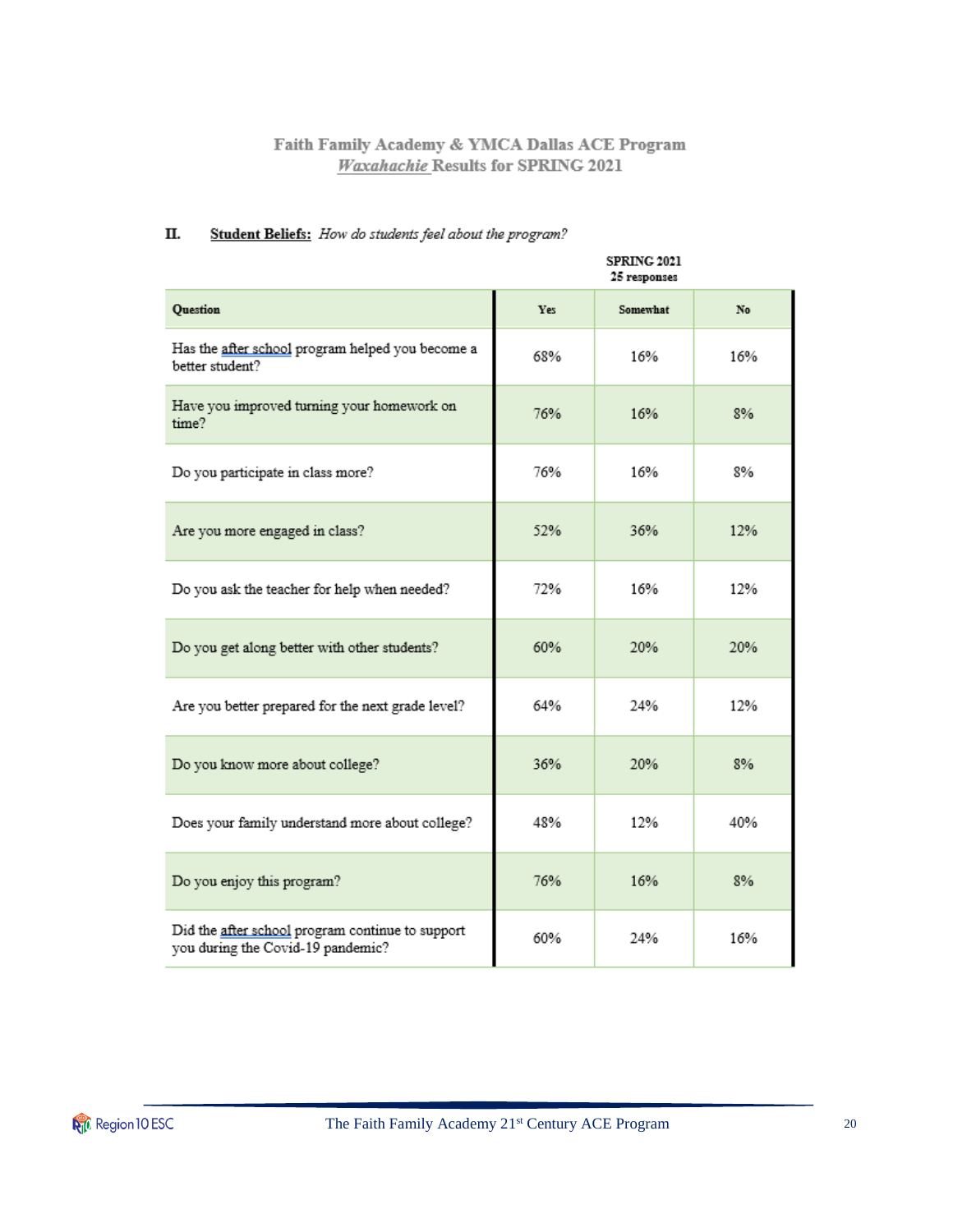Ш. Parents Beliefs (Combined from both Parent Surveys): How do parents feel about the program?

\*Responses are reported by count rather than percentage because of the low number of respondents.

|                                                                                | <b>SPRING 2021</b><br>$4$ responses <sup>*</sup> |                |                |                      |
|--------------------------------------------------------------------------------|--------------------------------------------------|----------------|----------------|----------------------|
| <b>Question</b>                                                                | Strongly Agree                                   | Agree          | Disagree       | Strongly<br>Disagree |
| This afterschool program has helped my student<br>improve academically.        | 4                                                | 0              | 0              | 0                    |
| This program has improved my student submitting<br>their assignments on time.  | $\overline{4}$                                   | $\mathbf{0}$   | $\overline{0}$ | $\mathbf{0}$         |
| My student now participates in class more since<br>coming to this program.     | $\overline{2}$                                   | 2              | 0              | 0                    |
| My student feels more engaged in class.                                        | 3                                                | $\mathbf{1}$   | $\Omega$       | $\mathbf{0}$         |
| This program helps my student understand when<br>he/she needs to ask for help. | 4                                                | 0              | 0              | 0                    |
| The program has helped to improve my child's<br>behavior.                      | 3                                                | $\mathbf{1}$   | $\Omega$       | $\mathbf{0}$         |
| I am aware of how to prepare my student for the<br>next grade level.           | 3                                                | $\mathbf{1}$   | 0              | 0                    |
| I understand more about college.                                               | $\overline{2}$                                   | $\overline{2}$ | $\overline{0}$ | 0                    |
| I understand how to assist my student in preparing<br>for college.             | 3                                                | 1              | 0              | 0                    |
| I see the value in the afterschool program for my<br>student.                  | 4                                                | $\mathbf{0}$   | $\overline{0}$ | $\mathbf{0}$         |